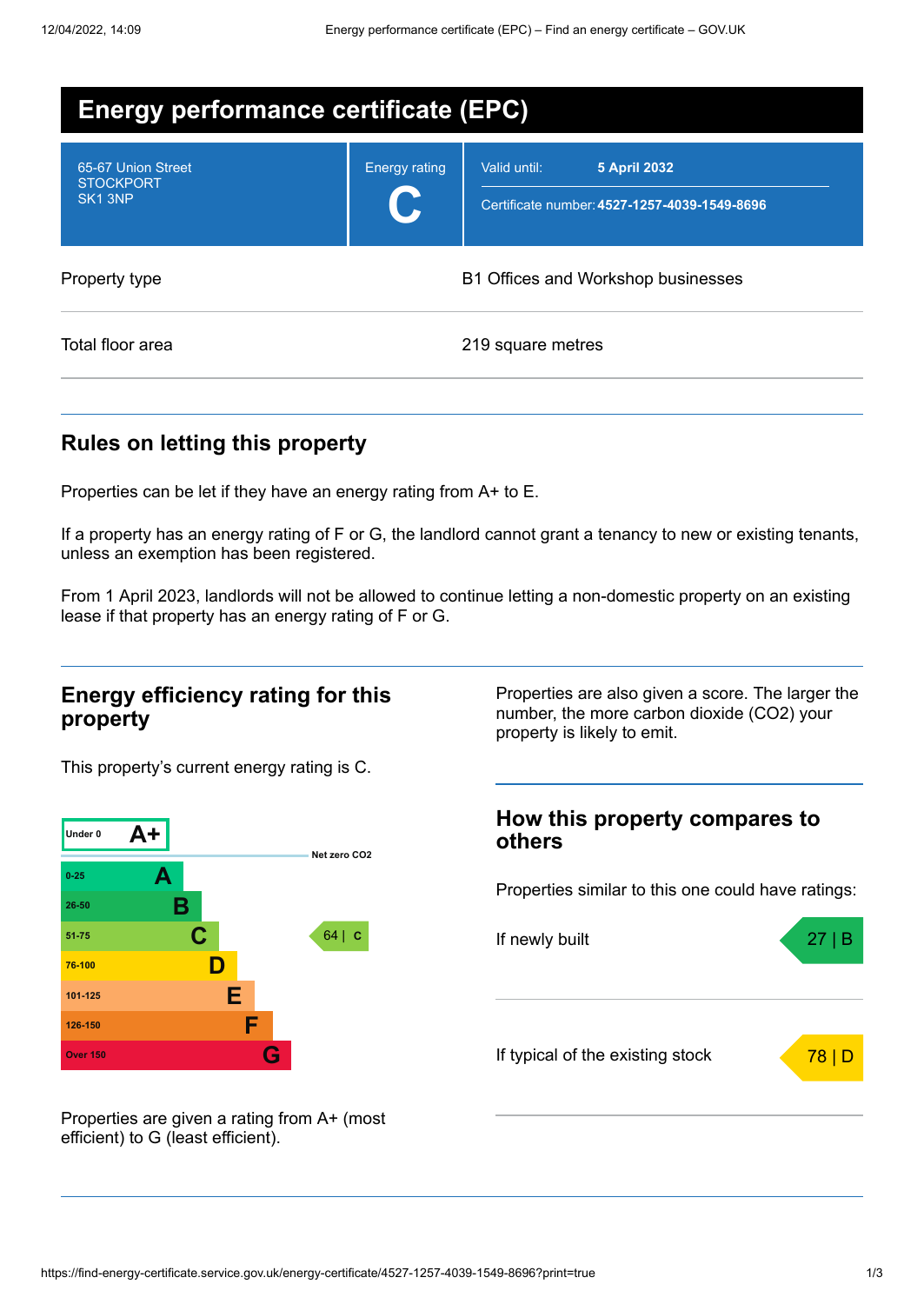# **Breakdown of this property's energy performance**

| <b>Natural Gas</b>                     |
|----------------------------------------|
| <b>Heating and Natural Ventilation</b> |
| 3                                      |
| 48.53                                  |
| 279                                    |
|                                        |

### **Recommendation report**

Guidance on improving the energy performance of this property can be found in the recommendation report [\(/energy-certificate/7507-5884-7925-0476-2129\)](https://find-energy-certificate.service.gov.uk/energy-certificate/7507-5884-7925-0476-2129).